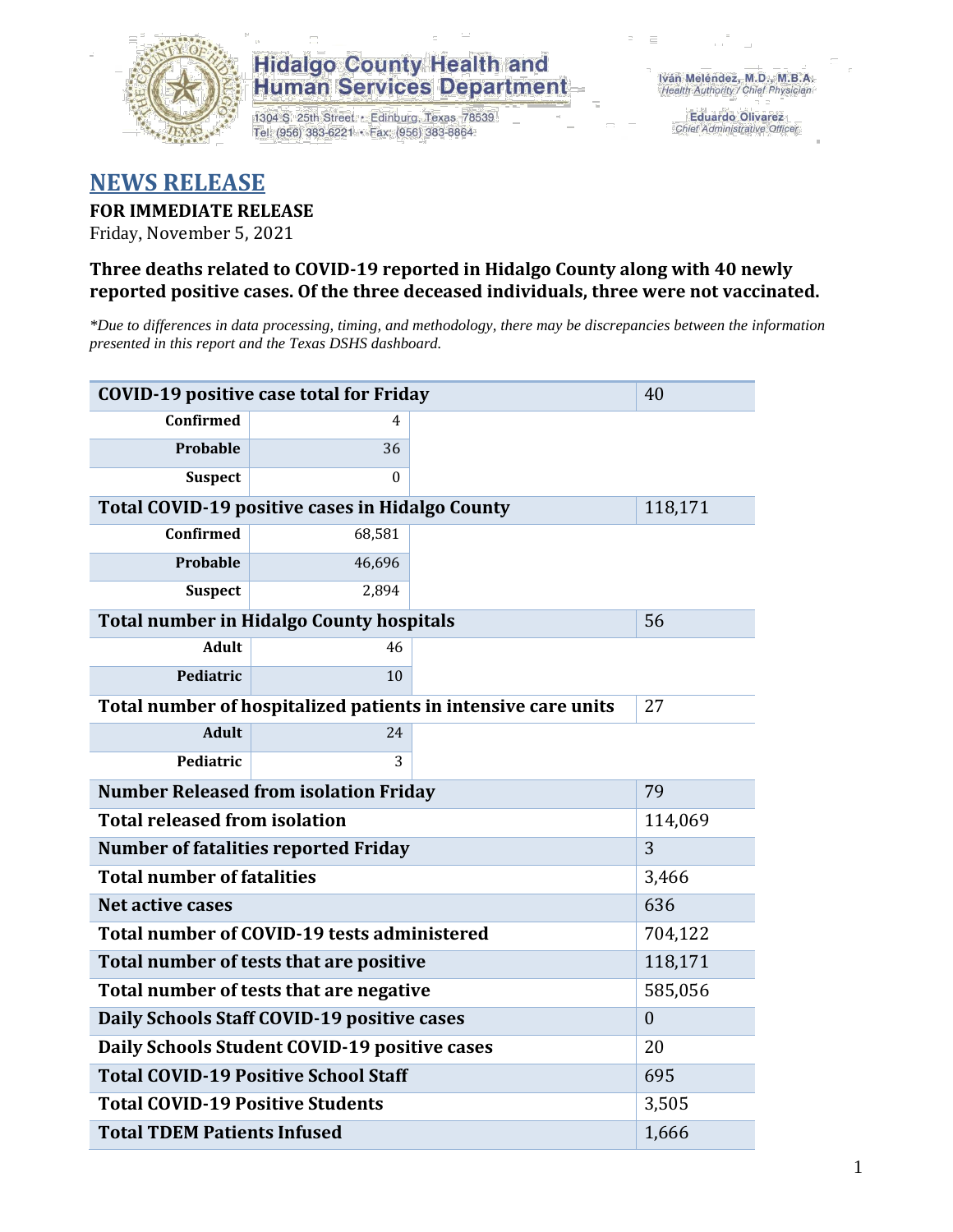

## **Hidalgo County Health and Human Services Department**

1304 S. 25th Street · Edinburg, Texas 78539 Tel: (956) 383-6221 · Fax: (956) 383-8864

**Eduardo Olivarez** Chief Administrative Officer

*Hidalgo County uses the case status definition provided by the Texas Department of State Health Service's 2020 Epi Case Criteria Guide revised November 2020.*

- *1. Confirmed: A person who has tested positive through a molecular or PCR (oral or nasal swabs) test that looks for the presence of the virus's genetic material.*
- *2. Probable: A person who meets presumptive laboratory evidence through detection of COVID-19 by antigen test in a respiratory specimen.*
- *3. Suspect: A person who meets supported laboratory evidence through detection of specific antibodies in serum, plasma, whole body, and no prior history of being confirmed or probable case.*

*For more information of case status definition for COVID-19, please refer to:*

<https://www.dshs.state.tx.us/IDCU/investigation/epi-case-criteria-guide/2020-Epi-Case-Criteria-Guide.pdf>

|              | <b>Age Range</b> | Gender | City           |
|--------------|------------------|--------|----------------|
| 1            | 50s              | Male   | <b>Mission</b> |
| $\mathbf{2}$ | 30s              | Male   | Weslaco        |
| ર            | 40s              | Male   | Weslaco        |

#### The deaths include: Case Breakdown by Age Group:

| <b>Age Range</b> | <b>Number of Cases</b> |  |  |  |
|------------------|------------------------|--|--|--|
| $0 - 11$         | 13                     |  |  |  |
| $12 - 19$        | 6                      |  |  |  |
| 20 <sub>s</sub>  | 4                      |  |  |  |
| 30 <sub>s</sub>  | 7                      |  |  |  |
| 40s              | $\overline{2}$         |  |  |  |
| 50s              | 4                      |  |  |  |
| 60s              | $\overline{2}$         |  |  |  |
| $70+$            | $\overline{2}$         |  |  |  |
| Total:           | 40                     |  |  |  |